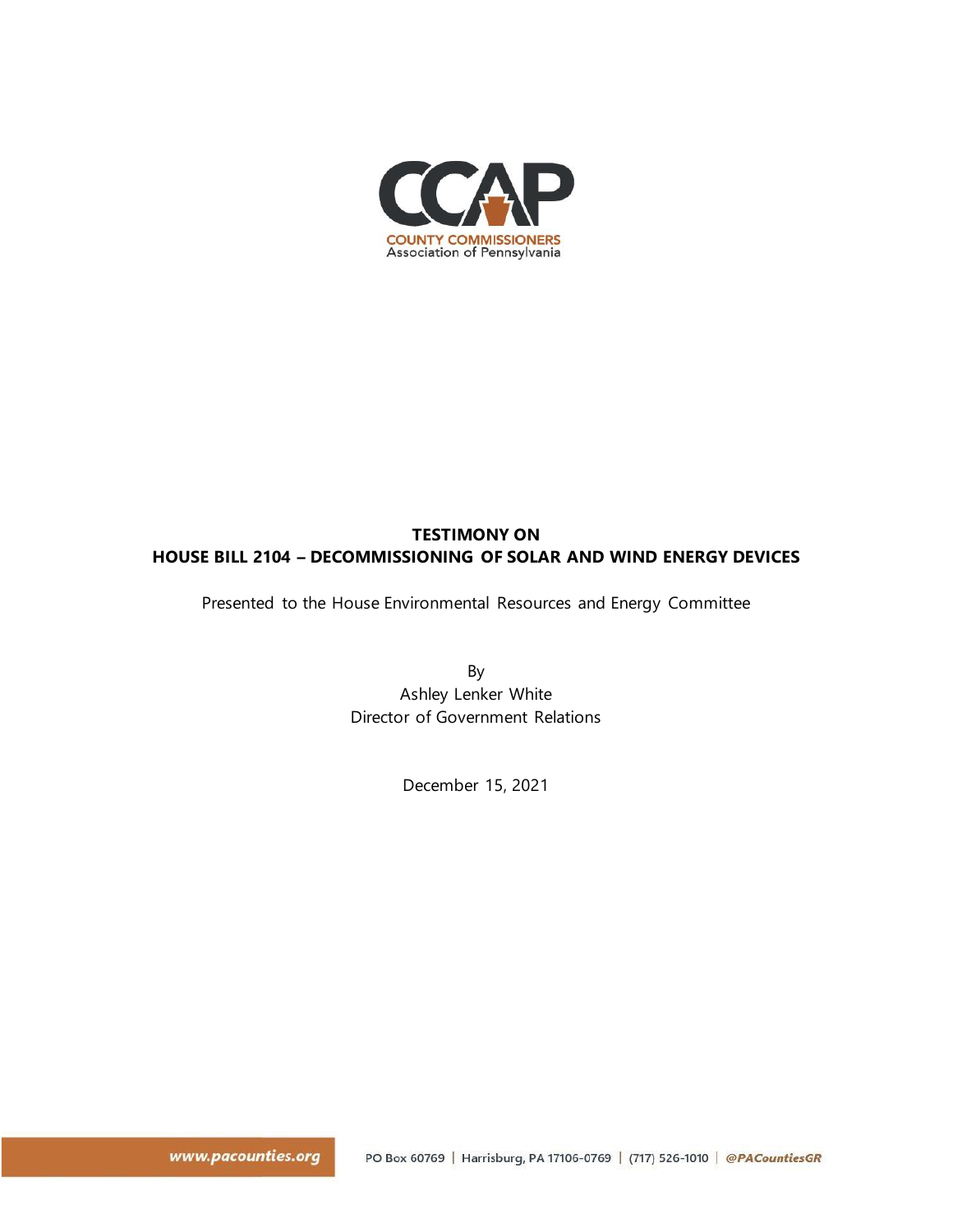On behalf of the County Commissioners Association of Pennsylvania (CCAP), a statewide nonprofit, nonpartisan association representing all 67 counties in Pennsylvania, thank you for the opportunity to share our comments on House Bill 2104, which provides for the decommissioning of solar and wind facilities. With the expansion of alternative energy sources in the commonwealth, it is important to consider the long-term impacts of the rapid growth in popularity of new technologies. Additionally, we aim to provide a broad scope of the impact of this growth on Pennsylvania counties as it relates to local government operations.

House Bill 2104 sets requirements for decommissioning solar and wind facilities that are placed by a grantee on leased land in Pennsylvania. It contains several requirements for documentation by the county recorder of deeds and pre-empts any existing local government ordinances related to solar or alternative energy sources. The bill also requires a grantee, who is the owner of an alternative energy facility on leased property, to prove financial assurance of the cost of decommissioning as determined by a third-party expert at various intervals during the lease.

Overall, implementing a plan for the decommissioning of solar and other alternative energy devices is a prudent and necessary step in future planning. CCAP supports implementation of a decommissioning plan that ensures that the owners of the equipment are held accountable for the impacts of the facilities they seek to build and profit from. As well, we need assurance that a sustainable plan is in place to cover the costs and consider the ongoing environmental impacts of these devices that provide cleaner energy now, but could also have detrimental environmental considerations when they are no longer viable devices. We have seen a similar type of situation occur when dealing with the ramifications and scarce resources for electronics recycling overall, and the trickle-down effect that comes with devices being inappropriately disposed of in landfills, waterways and more. Counties want to ensure that as we plan for the future of alternative energy, negative impacts are considered and properly mitigated.

Additionally, the *[Pennsylvania County Platform](https://pacounties.org/getmedia/b3cce798-1d95-43f7-a852-f0b57ef18658/Platform20210823(Aug2021).pdf)* provides the following guidance on our goals related to alternative energy development and resources:

The Association supports action by the administration and General Assembly to broadly view and address issues associated with energy development to minimize negative impacts on local communities throughout all development phases, from exploration through production, delivery and closure, including water quality, water quantity, flood encroachment, pipelines, maintenance of county and municipal roads and bridges, permitting, planning, human services, criminal justice, record maintenance, housing, economic development, local economies and emergency management.

The Association strongly encourages the commonwealth to provide resources which prioritize energy conservation, locally owned and used solar, respect for local land use plans, along with education and protection for property owners engaging in lease agreements with energy companies.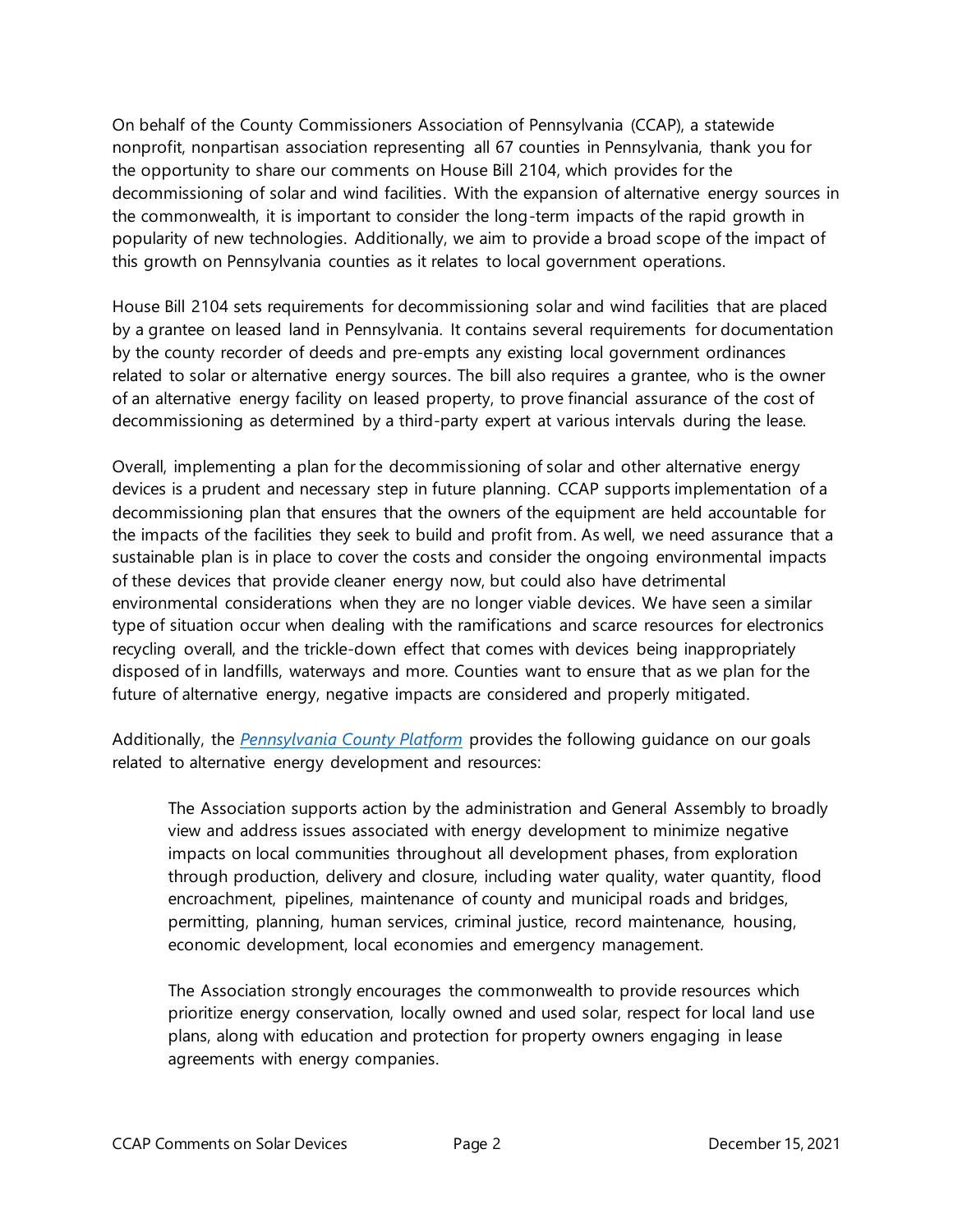Related to our policy on alternative energy development, we appreciate the implementation of a plan for decommissioning solar and wind facilities that is the responsibility of the grantee as is proposed in HB 2104. However, we also respectfully acknowledge that a state preemption of local government policies related to energy development, decommissioning or the like undermines local efforts to address any situations or challenges that are forthcoming in local communities, and also could have the effect of preempting the ability of a county to act nimbly on behalf of its residents according to local needs.

Further on the issue of alternative energy development and use, we wish to offer additional comments on the county impacts of this growing industry. Land use, community and economic development and infrastructure are strongly interrelated and have significant impacts in almost every area of our communities. Counties are uniquely positioned at the crossroads of many of these aspects of planning because of the wide array of services they offer to their residents.

### **Land Use, Planning and Preservation**

To speak to land use and planning broadly, CCAP's legislative and policy platform, based on resolutions adopted by the membership, asks the General Assembly and administration to recognize county land use planning as important in creating an appropriate balance among environmental, infrastructure, public health and safety, and economic development needs and an appropriate balance among state, county and municipal prerogatives.

While CCAP's platform also supports study and planning for future energy needs, counties oppose laws that would pre-empt local control over land use policies for the siting of infrastructure, noting that siting decisions should be compatible with local land use policies, including protections for preserved farmland and open space, as well as other natural and environmentally significant areas. There is no one size-fits-all in any issue for a state as diverse as Pennsylvania; while a common thread may exist among the needs of all of our communities, the concerns experienced by our rural counties and our large urban centers, for instance, will be very different.

Our local governments are often best situated to understand and respond to these differences. Even where model solar plans and ordinances are available, through organizations such as the American Planning Association or regional entities such as the Tri-County Regional Planning Commission, those accessing the model documents are encouraged to examine their local situation and adopt the regulations that make the most sense for their municipalities. Counties, therefore, encourage compiling best practices and other resources that will offer consistent guidance to local governments across the state, rather than the adoption of uniform policies that may not adequately meet diverse community needs.

With respect to solar siting in particular, counties urge an emphasis on brownfields development and use of lands such as landfills and abandoned mines, over locations that can be used for other purposes such as preserving agricultural land, forest land and valuable habitat. In order for solar energy in particular to become an effective use of alternative energy, careful consideration must be given to the scale and future siting impacts, in addition to decommissioning, so as to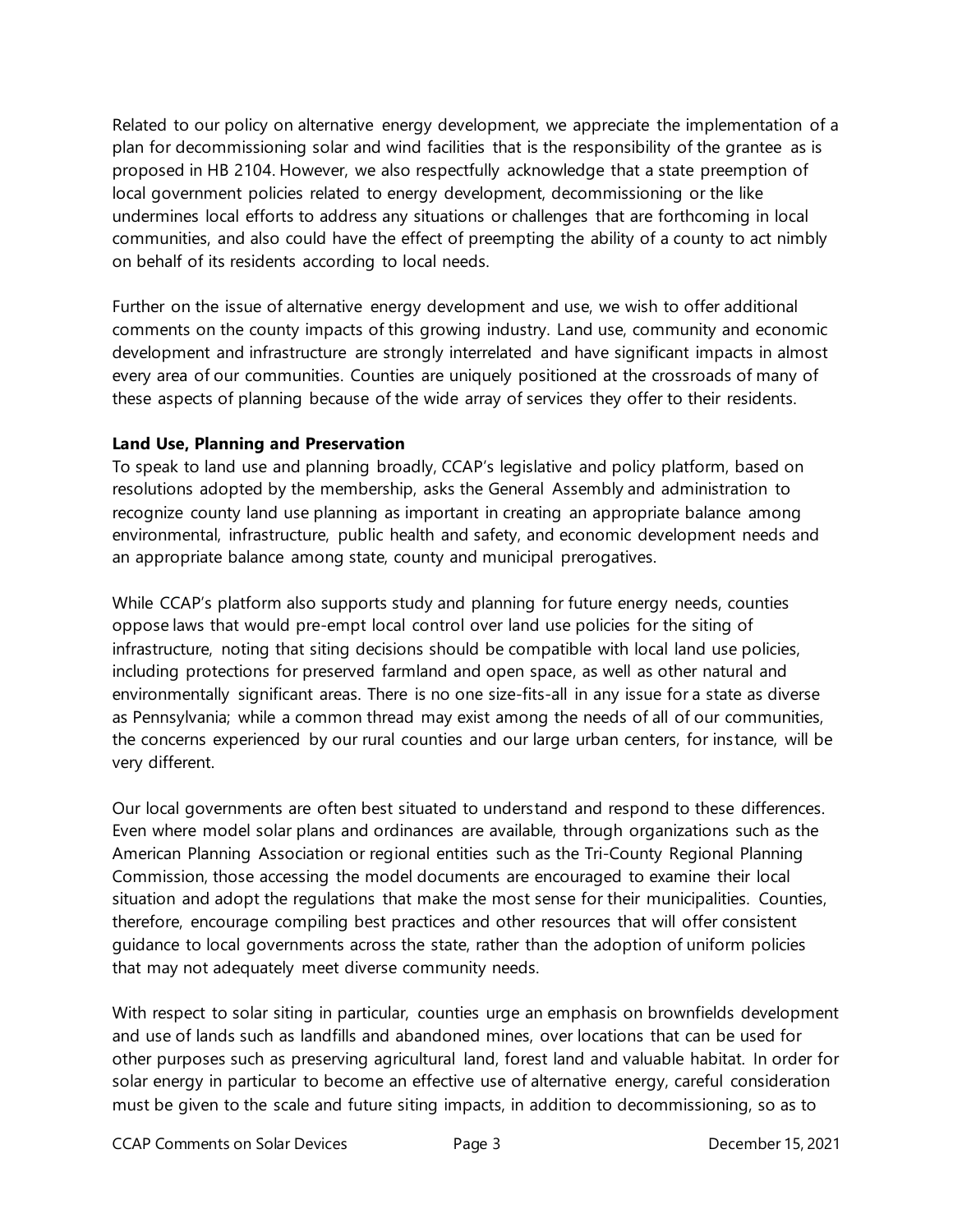avoid negative long-term effects leading to loss of productive farmland and forests, preserving streams and waterways and avoiding further detriment to clean water, flood management and pollution. Again, these are critical discussions to have with each community to assure that local land use policies remain a priority.

## **Energy Portfolio and Economic Impacts**

Counties support development of alternative energy resources in Pennsylvania, however, we want to be clear in noting our opposition to alternative energy standards that mandate generation and procurement of specific levels of alternative energy in the commonwealth. Again, this should remain a local discussion based on community resources, needs and land use, rather than a sweeping statewide target.

In addition, alternative energy development will most certainly have a different impact on different communities, their local economies and the people living there. While this may bring opportunities for economic growth and jobs, these scenarios could displace coal and natural gas generation (the state's top energy generators currently) and would need to account for any reductions in other jobs in the energy industry that are offset by alternative energies, as well as other economic impacts. Given the important role that energy industries play in local economies and workforces – particularly in areas where one type of energy development, such as coal or natural gas dominates the local or regional economy – we need to ensure that counties are involved in discussions for any large-scale plans.

### **Tax Assessment and Incentives**

One issue that must be clarified with regard to solar or other alternative energy development, particularly utility-scale solar, is the question of how real property with this equipment should be assessed. Property taxes are the only form of local tax revenue available to counties and are a predominant revenue source for municipalities and school districts. However, equipment, or personal property, is not subject to the real property tax in Pennsylvania, so each project would need to be evaluated to determine how the system should be valued. Additionally, with specific preferential tax programs, such as Clean and Green, it is still unclear how land is to be valued with equipment based on it if there are other provisions that may loosely fit the Clean and Green law. Counties would want to be sure those impacts to landowners and program enrollees are properly considered, as there are hefty consequences for falling out of compliance of the program.

It has also been proposed to consider offering a tax exemption, or partial exemption, to properties that house solar facilities to promote the use of alternative energy or increase project economics, as the property tax is considered as one of the more expensive long-term line items for grid-scale solar facilities. However, each property tax exemption that is granted becomes a burden that must be borne by other taxpayers. Our tax base continues to erode by degrees, either by legislative action (Public Utility Realty Tax Act restructuring, Keystone zones, billboards) or by judicial fiat (oil and gas). As such, counties would resist any effort to provide additional exemptions that would increase inequities among our taxpayers.